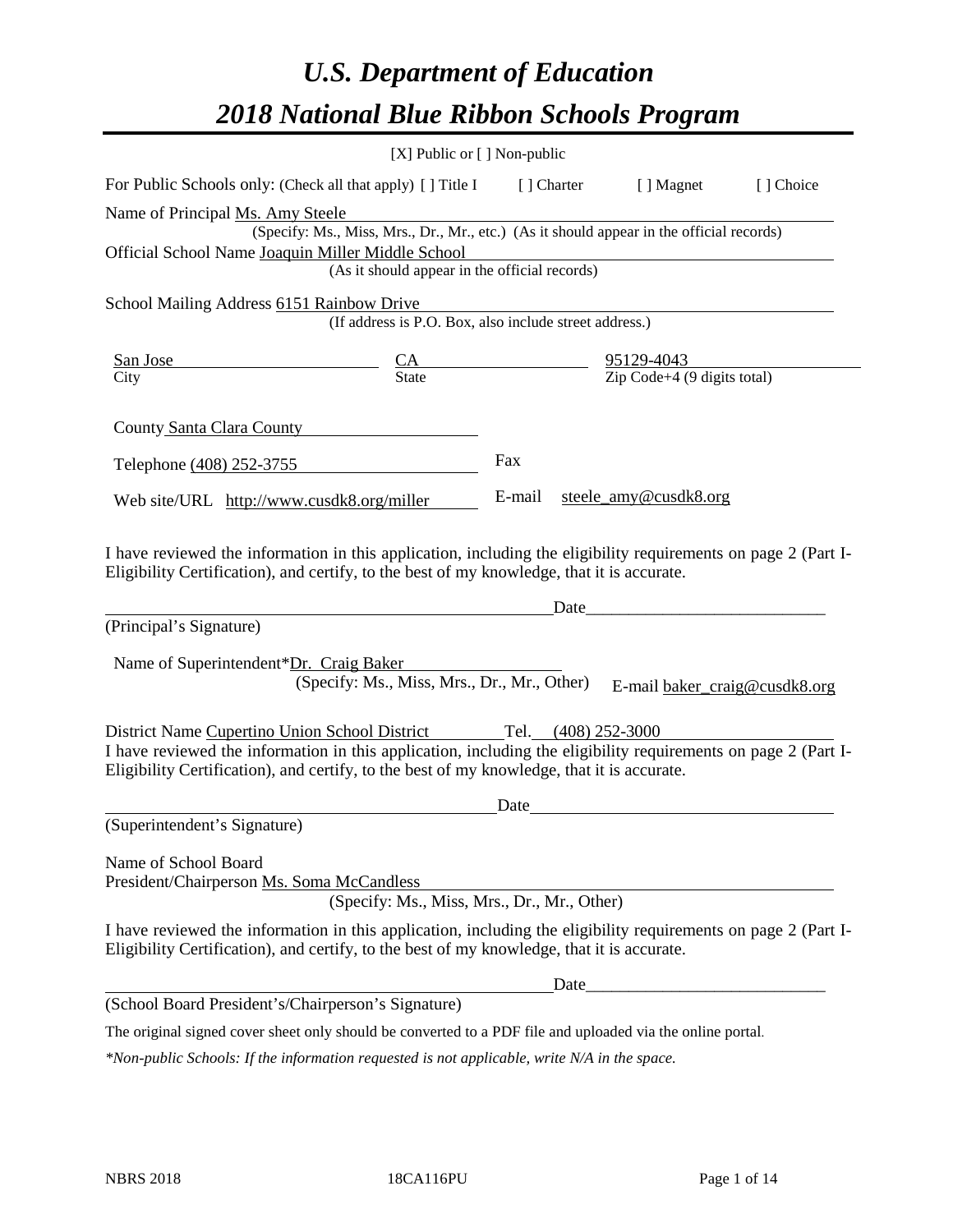The signatures on the first page of this application (cover page) certify that each of the statements below, concerning the school's eligibility and compliance with U.S. Department of Education and National Blue Ribbon Schools requirements, are true and correct.

- 1. The school configuration includes one or more of grades K-12. (Schools on the same campus with one principal, even a K-12 school, must apply as an entire school.)
- 2. All nominated public schools must meet the state's performance targets in reading (or English language arts) and mathematics and other academic indicators (i.e., attendance rate and graduation rate), for the all students group and all subgroups, including having participation rates of at least 95 percent using the most recent accountability results available for nomination.
- 3. To meet final eligibility, all nominated public schools must be certified by states prior to September 2018 in order to meet all eligibility requirements. Any status appeals must be resolved at least two weeks before the awards ceremony for the school to receive the award.
- 4. If the school includes grades 7 or higher, the school must have foreign language as a part of its curriculum.
- 5. The school has been in existence for five full years, that is, from at least September 2012 and each tested grade must have been part of the school for the past three years.
- 6. The nominated school has not received the National Blue Ribbon Schools award in the past five years: 2013, 2014, 2015, 2016, or 2017.
- 7. The nominated school has no history of testing irregularities, nor have charges of irregularities been brought against the school at the time of nomination. The U.S. Department of Education reserves the right to disqualify a school's application and/or rescind a school's award if irregularities are later discovered and proven by the state.
- 8. The nominated school has not been identified by the state as "persistently dangerous" within the last two years.
- 9. The nominated school or district is not refusing Office of Civil Rights (OCR) access to information necessary to investigate a civil rights complaint or to conduct a district-wide compliance review.
- 10. The OCR has not issued a violation letter of findings to the school district concluding that the nominated school or the district as a whole has violated one or more of the civil rights statutes. A violation letter of findings will not be considered outstanding if OCR has accepted a corrective action plan from the district to remedy the violation.
- 11. The U.S. Department of Justice does not have a pending suit alleging that the nominated school or the school district as a whole has violated one or more of the civil rights statutes or the Constitution's equal protection clause.
- 12. There are no findings of violations of the Individuals with Disabilities Education Act in a U.S. Department of Education monitoring report that apply to the school or school district in question; or if there are such findings, the state or district has corrected, or agreed to correct, the findings.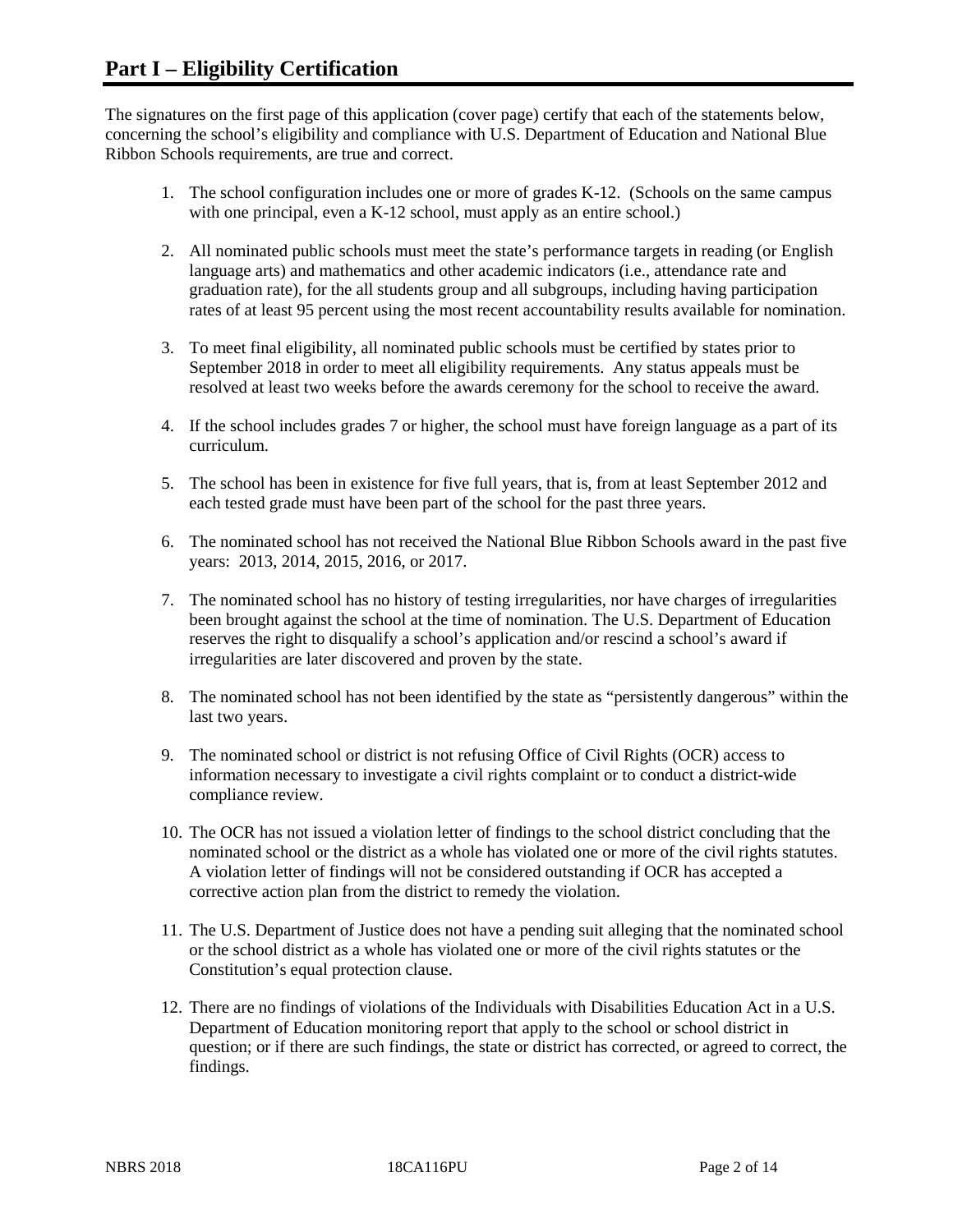# **PART II - DEMOGRAPHIC DATA**

#### **Data should be provided for the most recent school year (2017-2018) unless otherwise stated.**

#### **DISTRICT**

1. Number of schools in the district  $20$  Elementary schools (includes K-8) (per district designation): 5 Middle/Junior high schools  $\underline{0}$  High schools 0 K-12 schools

25 TOTAL

**SCHOOL** (To be completed by all schools)

2. Category that best describes the area where the school is located:

[] Urban or large central city [X] Suburban [] Rural or small city/town

3. Number of students as of October 1, 2017 enrolled at each grade level or its equivalent in applying school:

| Grade                           | # of         | # of Females | <b>Grade Total</b> |
|---------------------------------|--------------|--------------|--------------------|
|                                 | <b>Males</b> |              |                    |
| <b>PreK</b>                     | 0            | 0            | 0                  |
| K                               | 0            | 0            | 0                  |
| $\mathbf{1}$                    | 0            | 0            | 0                  |
| 2                               | 0            | 0            | 0                  |
| 3                               | 0            | 0            | 0                  |
| 4                               | 0            | 0            | 0                  |
| 5                               | 0            | 0            | 0                  |
| 6                               | 206          | 199          | 405                |
| 7                               | 207          | 214          | 421                |
| 8                               | 198          | 227          | 425                |
| 9                               | 0            | 0            | 0                  |
| 10                              | 0            | 0            | 0                  |
| 11                              | 0            | 0            | 0                  |
| 12 or higher                    | 0            | 0            | 0                  |
| <b>Total</b><br><b>Students</b> | 611          | 640          | 1251               |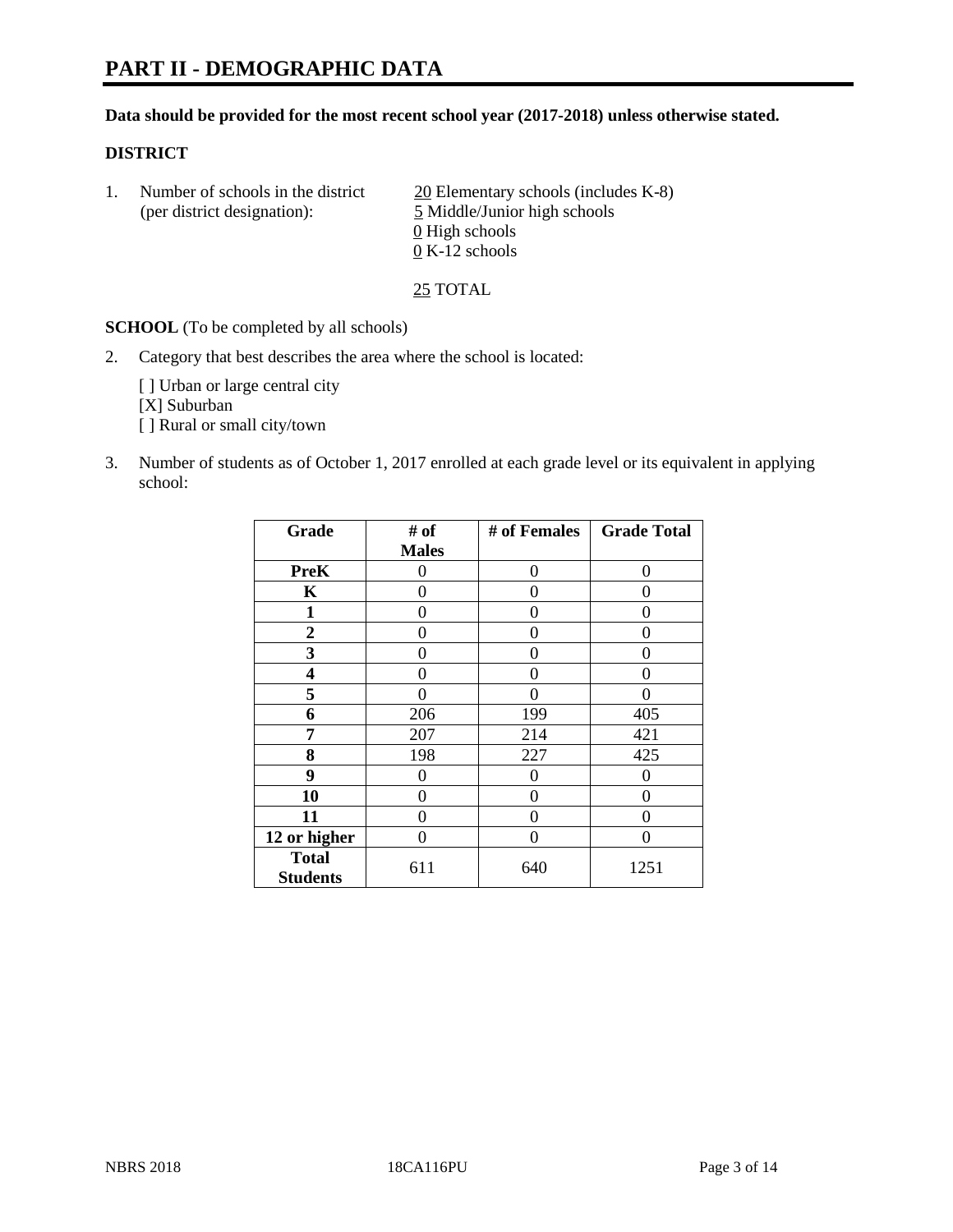the school: 88 % Asian

4. Racial/ethnic composition of  $1\%$  American Indian or Alaska Native 0 % Black or African American 1 % Hispanic or Latino 0 % Native Hawaiian or Other Pacific Islander 8 % White

- 2 % Two or more races
	- **100 % Total**

(Only these seven standard categories should be used to report the racial/ethnic composition of your school. The Final Guidance on Maintaining, Collecting, and Reporting Racial and Ethnic Data to the U.S. Department of Education published in the October 19, 2007 *Federal Register* provides definitions for each of the seven categories.)

5. Student turnover, or mobility rate, during the 2016 – 2017 school year: 3%

If the mobility rate is above 15%, please explain.

This rate should be calculated using the grid below. The answer to (6) is the mobility rate.

| <b>Steps For Determining Mobility Rate</b>         | Answer |
|----------------------------------------------------|--------|
| $(1)$ Number of students who transferred to        |        |
| the school after October 1, 2016 until the         | 25     |
| end of the 2016-2017 school year                   |        |
| (2) Number of students who transferred             |        |
| <i>from</i> the school after October 1, 2016 until | 19     |
| the end of the 2016-2017 school year               |        |
| (3) Total of all transferred students [sum of      | 44     |
| rows $(1)$ and $(2)$ ]                             |        |
| (4) Total number of students in the school as      |        |
| of October 1, 2016                                 | 1298   |
| (5) Total transferred students in row (3)          |        |
| divided by total students in row (4)               | 0.03   |
| $(6)$ Amount in row $(5)$ multiplied by 100        | 3      |

6. English Language Learners (ELL) in the school:  $3\%$ 

37 Total number ELL

Specify each non-English language represented in the school (separate languages by commas): Mandarin, Japanese, Hindi, Marathi, Korean, Russian

7. Students eligible for free/reduced-priced meals: 6% Total number students who qualify: 69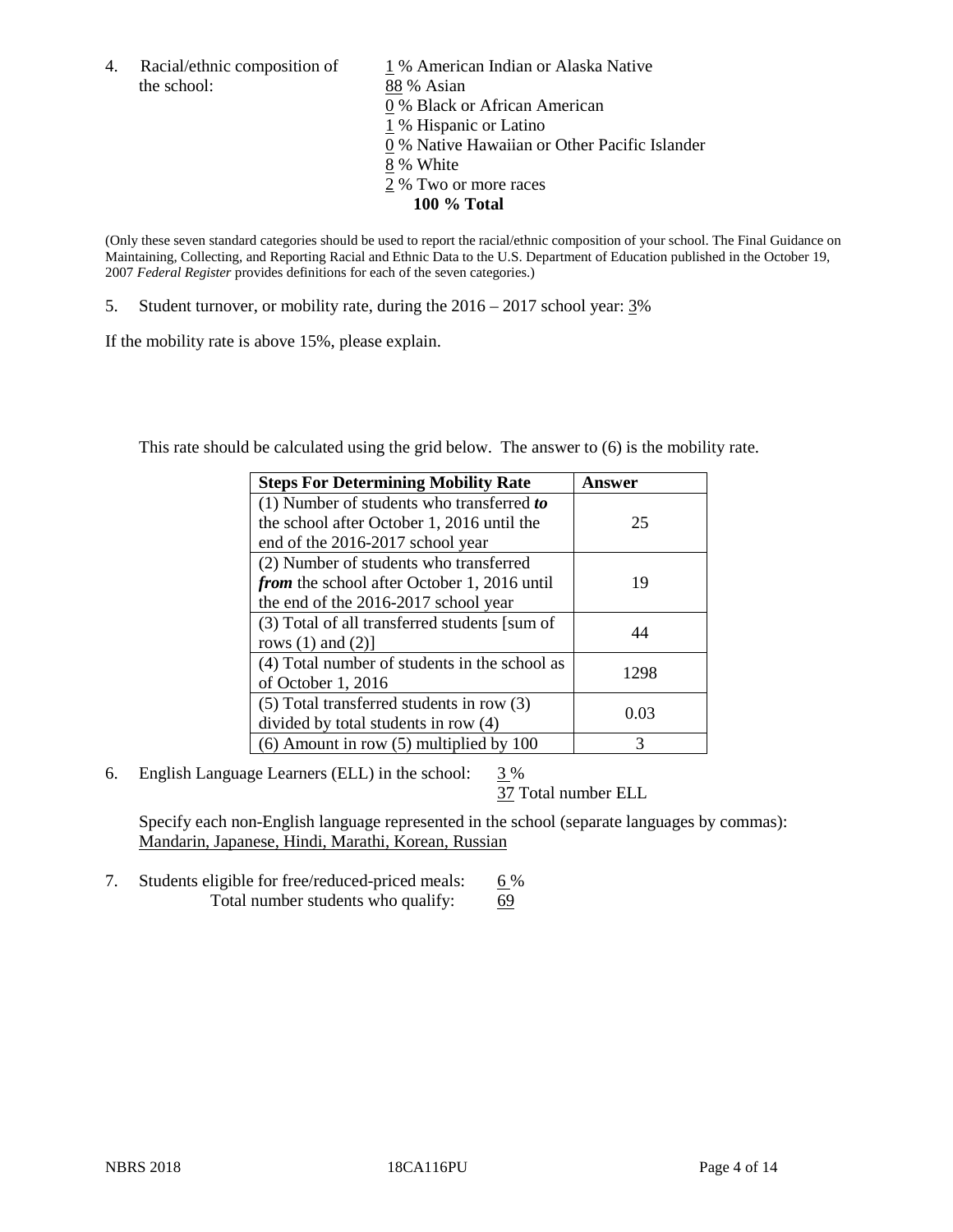67 Total number of students served

Indicate below the number of students with disabilities according to conditions designated in the Individuals with Disabilities Education Act. Do not add additional conditions. It is possible that students may be classified in more than one condition.

| 17 Autism                 | 0 Multiple Disabilities                 |
|---------------------------|-----------------------------------------|
| 0 Deafness                | 0 Orthopedic Impairment                 |
| 0 Deaf-Blindness          | 19 Other Health Impaired                |
| 0 Developmentally Delayed | 20 Specific Learning Disability         |
| 1 Emotional Disturbance   | 11 Speech or Language Impairment        |
| 0 Hearing Impairment      | 0 Traumatic Brain Injury                |
| 9 Intellectual Disability | 0 Visual Impairment Including Blindness |

- 9. Number of years the principal has been in her/his position at this school:  $1$
- 10. Use Full-Time Equivalents (FTEs), rounded to nearest whole numeral, to indicate the number of school staff in each of the categories below:

|                                                                                                                                                                                                                                | <b>Number of Staff</b>      |
|--------------------------------------------------------------------------------------------------------------------------------------------------------------------------------------------------------------------------------|-----------------------------|
| Administrators                                                                                                                                                                                                                 | $\mathcal{D}_{\mathcal{L}}$ |
| Classroom teachers including those<br>teaching high school specialty<br>subjects, e.g., third grade teacher,<br>history teacher, algebra teacher.                                                                              | 36                          |
| Resource teachers/specialists/coaches<br>e.g., reading specialist, science coach,<br>special education teacher, technology<br>specialist, art teacher, etc.                                                                    | 14                          |
| Paraprofessionals under the<br>supervision of a professional<br>supporting single, group, or classroom<br>students.                                                                                                            | 17                          |
| Student support personnel<br>e.g., guidance counselors, behavior<br>interventionists, mental/physical<br>health service providers,<br>psychologists, family engagement<br>liaisons, career/college attainment<br>coaches, etc. | 6                           |

11. Average student-classroom teacher ratio, that is, the number of students in the school divided by the FTE of classroom teachers, e.g., 22:1 25:1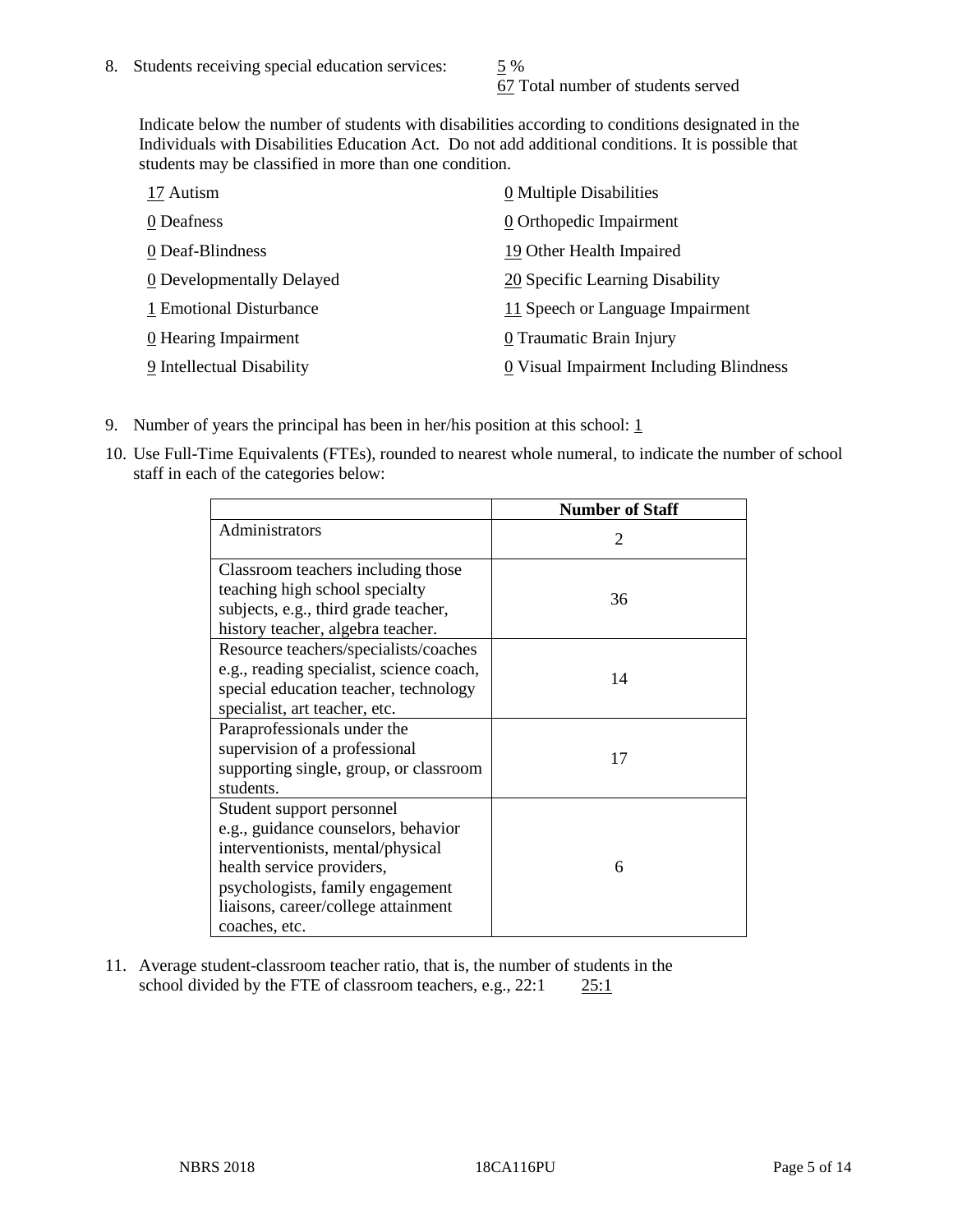12. Show daily student attendance rates. Only high schools need to supply yearly graduation rates.

| <b>Required Information</b> | 2016-2017 | $2015 - 2016$ | 2014-2015 | 2013-2014 | 2012-2013 |
|-----------------------------|-----------|---------------|-----------|-----------|-----------|
| Daily student attendance    | 98%       | 98%           | 98%       | 97%       | 97%       |
| High school graduation rate | 0%        | 0%            | 0%        | 9%        | 0%        |

#### 13. **For high schools only, that is, schools ending in grade 12 or higher.**

Show percentages to indicate the post-secondary status of students who graduated in Spring 2017.

| <b>Post-Secondary Status</b>                  |          |
|-----------------------------------------------|----------|
| Graduating class size                         |          |
| Enrolled in a 4-year college or university    | 0%       |
| Enrolled in a community college               | 0%       |
| Enrolled in career/technical training program | 0%       |
| Found employment                              | 0%       |
| Joined the military or other public service   | 0%       |
| Other                                         | $\Omega$ |

14. Indicate whether your school has previously received a National Blue Ribbon Schools award. Yes No X

If yes, select the year in which your school received the award.

15. In a couple of sentences, provide the school's mission or vision statement.

To provide a child-centered environment that cultivates character, fosters academic excellence, and embraces diversity. District families, communities, and staff join as partners to develop creative, exemplary learners with the skills and enthusiasm to contribute to a constantly changing global society.

16. **For public schools only**, if the school is a magnet, charter, or choice school, explain how students are chosen to attend.

Students are enrolled at Miller via attendance area boundaries established by the District and School Board. The school is also the middle school location for the Cupertino Language Immersion Program. The Cupertino Language Immersion Program (CLIP) is an alternative school in the district, in which students are selected by lottery.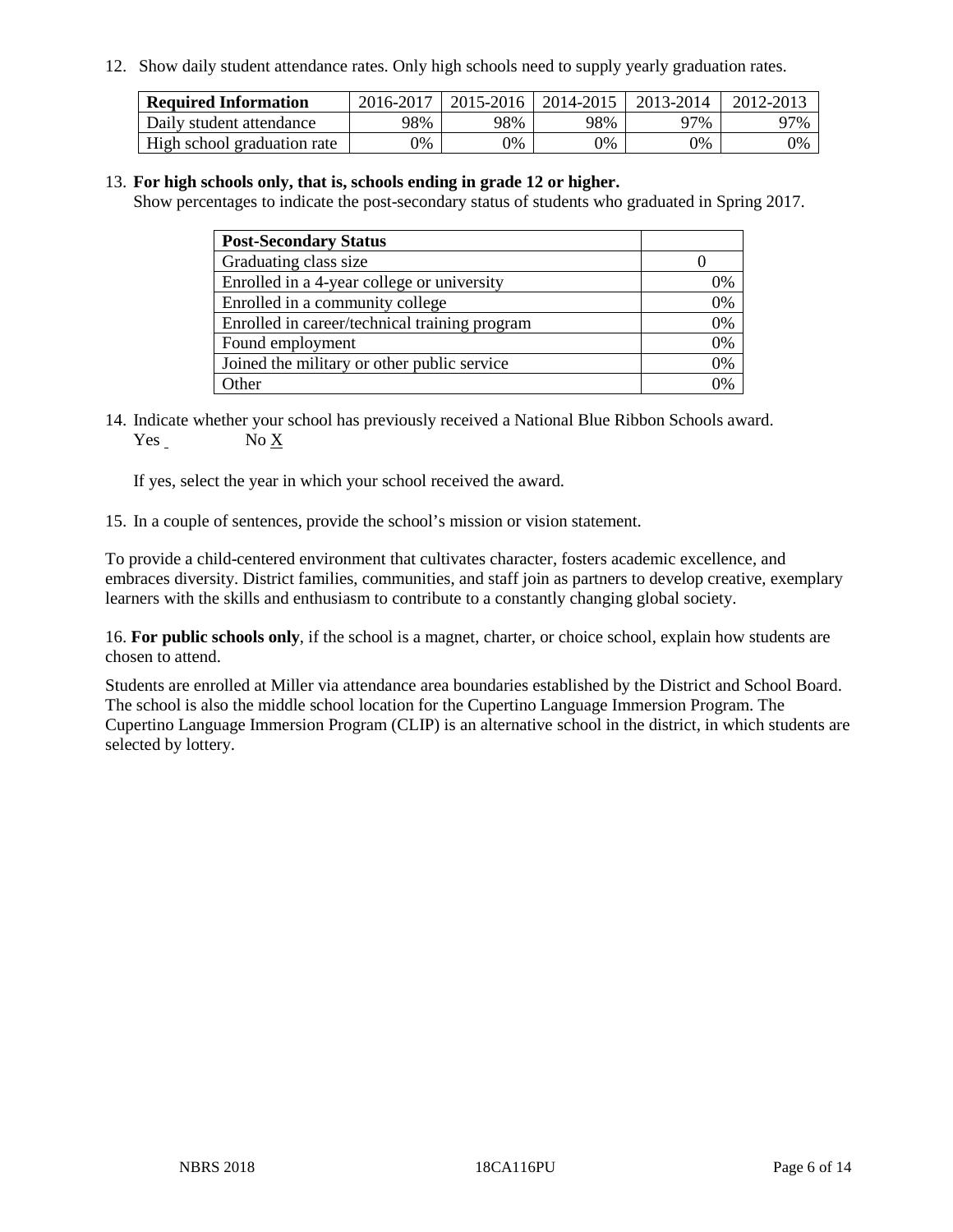# **PART III – SUMMARY**

Located in the heart of the Silicon Valley in the city of San Jose, Joaquin Miller Middle School is a threeyear comprehensive middle school in the Cupertino Union School District. The largest school district in Northern California, Cupertino Union School District has 19 elementary schools, one K-8 school, and five middle schools. Miller is the second largest of the five middle schools with an enrollment of 1300 students in 6-8th grades. In addition to serving the students who live in the neighborhood community, Miller is also home to the Middle School Cupertino Mandarin Language Immersion Program (CLIP) and a two Special Day Classes.

The ethos of the school community is reflected in our vision to "Pursue Excellence in a Caring Environment." The Miller staff focuses on building a rigorous academic program, while providing a school climate where every child feels safe and respected. Our core beliefs include a the development of a caring, supportive community, risk taking in the learning process, student-centered learning, and developing skills that lead to lifelong learning.

#### Academic Achievement

Miller Middle School opened its campus in 1959 and celebrated its Golden Anniversary during the 2009- 2010 school year. Over the years, Miller Middle School has earned prestige for academic achievement, but is also heralded locally for our robust elective, sports, and enrichment programs. In California, the California Assessment of Student Performance and Progress (CAASPP) measures student performance on grade level standards. Miller students consistently outperform their peer's county and statewide. In the 2016 assessment, 90% of Miller students scored at or exceeding standards in English language arts and 92% meeting or exceeding standards in mathematics.

Teachers identify and teach essential standards, differentiate instruction, and enrich classroom learning with experiential and performance opportunities. While maintaining academic expectations, students are also supported through teams, advisory dialogue and community building in homeroom classes.

A vibrant elective program is a signature practice at Miller. Students are offered both exploratory and advanced learning options. A range of elective offerings include academic support services, enrichment, and advanced levels of skill development. Students in 6th grade enroll in one elective, while 7th and 8th grade students enroll in two elective courses.

## Enrichment Opportunities

Beyond the standard academic courses, Miller provides a variety of extra-curricular activities, including clubs, competitions and a competitive after school sports program. Our clubs include the Robotics Club, Future Business Leaders of America, Tinkercad, Red Cross, Girls Who Code, Chess as well as the Tuesday Lunch Club and Game Crew, which are designed to foster positive connections between students. The after school sports opportunities include both try-out and open access sports including soccer, basketball, volleyball, cross country, and track & field.

#### Instructional Technology

Technology experiences are embedded into lessons and daily instruction. To nurture digital skills and meet technology benchmark goals, Miller maintains a 1:1 setting for students utilizing multiple devices and platforms. Miller is committed to technological literacy and digital environments that are seamlessly integrated into instructional practice. To facilitate this, every classroom is equipped with a ceiling mounted projector and a smartboard. Applications and web based licenses meet the differentiated learning goals of students and enhance the instructional experience.

Instructional technology at Miller emphasizes digital citizenship. Taught in all three grade levels and across content areas, a digital citizenship curriculum builds the capacity in students to participate safely and act responsibly online.

A variety of elective environments focus on utilizing technology as a tool to create, curate and connect. In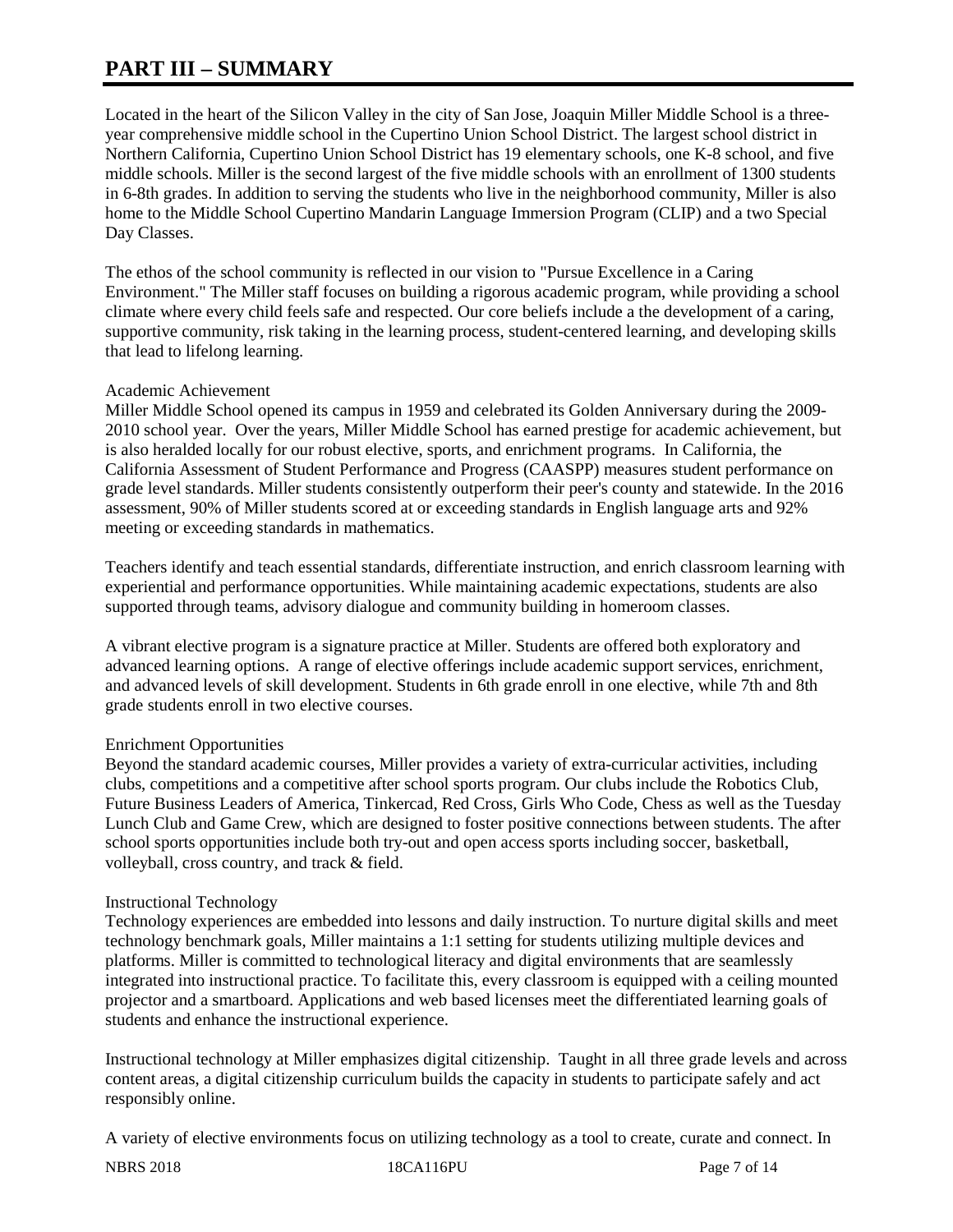SEARCH, students combine scientific research with business development, as they pitch their start-up concepts to prospective "investors". Communication Arts is a media production class that produces the morning announcements, commercials, and public service announcements. A new initiative, The Playground, is a "makerspace" environment with 3D printers, paper cutters, and other materials suited for tinkering. This initiative is in the early stages of implementation and will be included in the elective program in the upcoming year.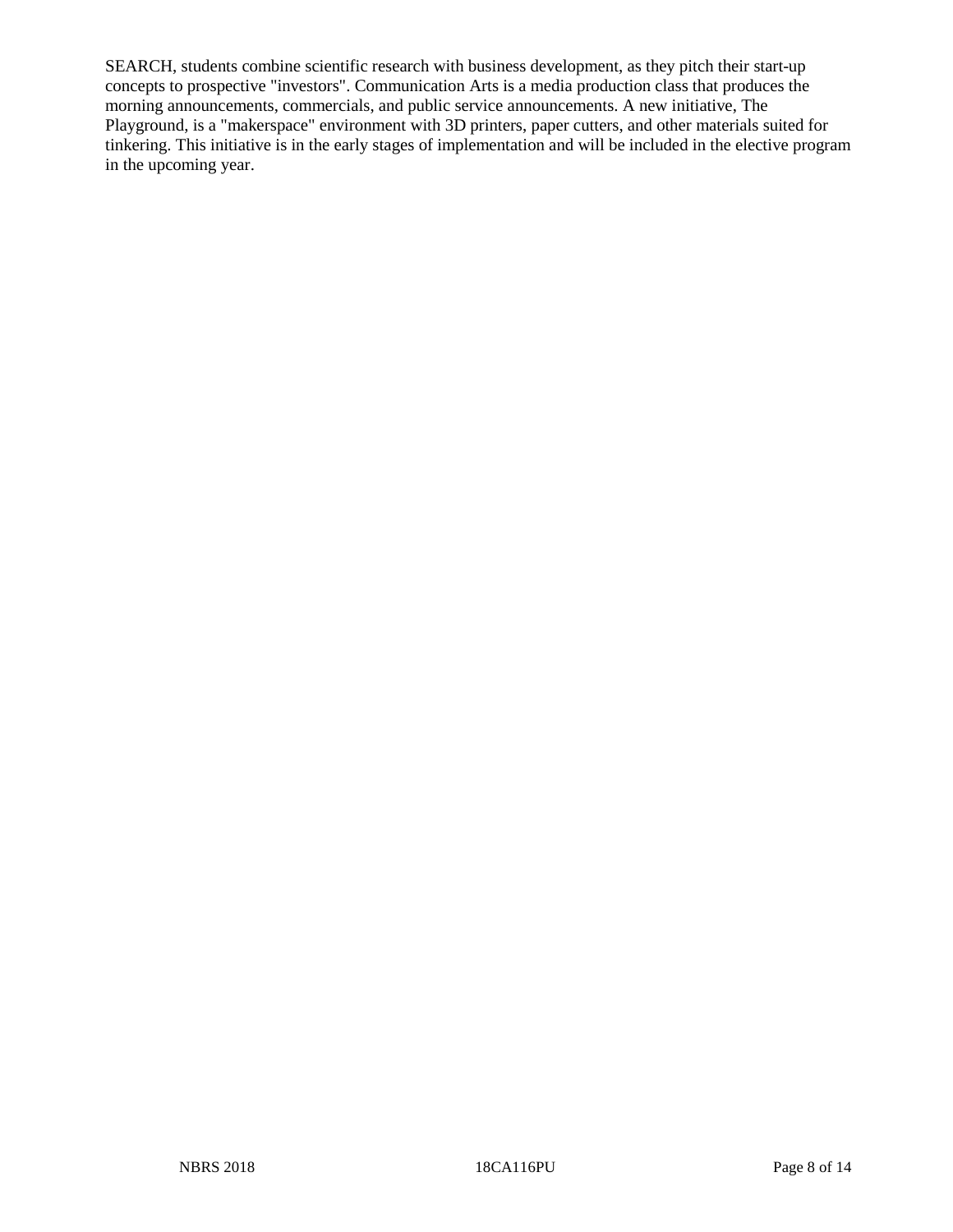## **1. Core Curriculum:**

The core curriculum includes a schedule of enrollment in science, mathematics, English language arts, and social studies. All content areas are aligned with the California Common Core State Standards (CCSS).

#### Science:

Students enroll in Earth Science (6th Grade), Life Science (7th grade), and Physical Science (8th Grade). Earth Science includes the application of convection currents to models pertinent to magma and weather patterns and how those movements translate to volcanic activity and earthquakes. Life science students research genetics and evolution as they learn about life on earth. Finally, a trifecta of chemistry, physics, and astronomy are all emphasized in 8th grade Physical Science.

#### Mathematics:

Multiple diagnostic assessments are utilized to place students into an appropriate math pathway. In the accelerated pathway, students enroll in Integrated 6th and 7th grade standards, CCSS Algebra and CCSS Geometry. An intermediate pathway allows students to progress from 6th Grade Common Core Math, 7th/8th Integrated Standards, and then CCSS Algebra. The grade level pathway is a sequence of enrollment in CCSS 6th, CCSS 7th, CCSS 8th.

Cupertino Union School District utilizes College Preparatory Math curriculum. Teachers focus on exposing students to the connections between concepts to increase both depth and breadth of knowledge. Students explore real life situations that are modeled by the current concepts being taught, including a bouncing ball that models exponential decay, and a wind-up toy that models the relationship of distance, rate, and time. These labs help students relate to the abstract with concrete examples so that they can make sense of problems.

English Language Arts:

The English language arts curriculum focus areas include domain-specific vocabulary, high-frequency spelling rules, small and large group speaking assignments, reading a variety of texts (poetry, research articles, novels, short stories), writing in three different genres (argumentative, informational, and narrative), and conventions.

To sequence effectively, teachers utilize pre-assessments and students' prior knowledge are considered to determine starting points and emphasis throughout the genre of writing unit. Monitoring students' oral and silent reading abilities throughout the year, allowing for a variety of levels and topics, gradually moving from less to more complex literature, and encouraging students to strive to read more advanced text, allows for flexible sequencing of reading.

#### Social Studies:

Students study Ancient, Medieval World, and early United States history. Students read, write, and analyze primary and secondary sources, engage in research, and active discourse about historical content. For example, students engage in inquiry to create their own assertions about why the Aztec empire fell and to what extent the American Revolution was revolutionary.

An annual student led Veteran's Day assembly is an extension of the social studies curriculum that has earned local news attention and accolades. Local Veterans are honored during a schoolwide assembly followed by discussions about National and Military service between the Veterans and small groups of students.

## **2. Other Curriculum Areas:**

Cupertino Language Immersion Program (CLIP) Students in the Cupertino Mandarin Immersion Program are enrolled in a core curriculum of English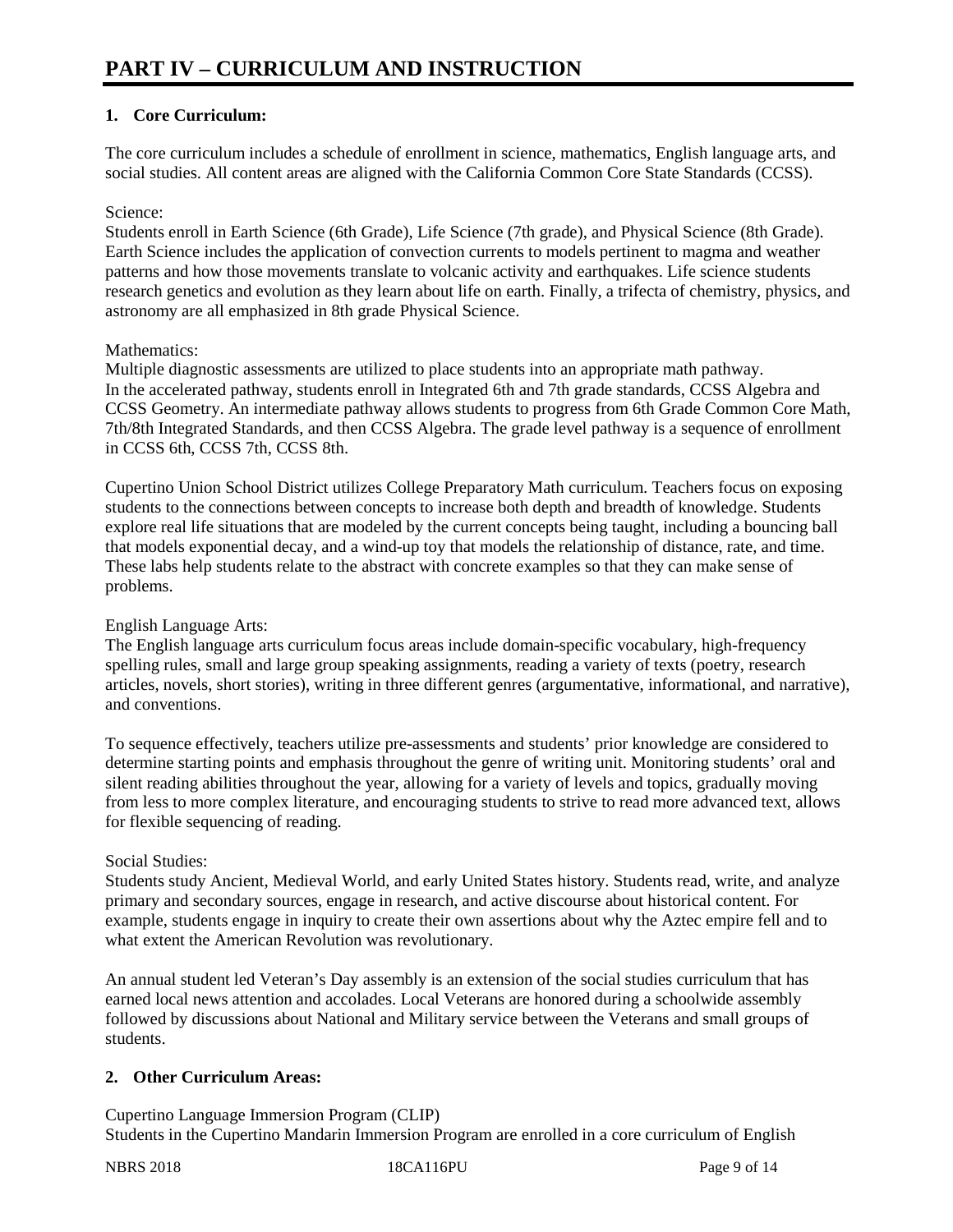language Arts, mathematics, science, physical education, mandarin language arts and immersion social studies.

Mandarin is the vehicle of instruction for 30% of the school day. CLIP students gain proficiency in the Mandarin language, preparing them for the highest levels of high school language classes and ultimately, to compete in a culturally diverse workforce.

#### Physical Education

Physical education focuses on four main components: fitness, learned skills performance, written work, and daily participation. Students set personal fitness goals and pursue their personal best in meeting grade-level standards. Students in sixth through eighth grade are exposed to volleyball, soccer, track & field, bowling, swing dance, tumbling, ultimate frisbee, juggling, rugby, personal fitness, floor hockey, and multicultural dance.

#### Elective Program

A vibrant elective program facilitates exploration, encourages curiosity, and sparks passion. Students choose from a variety of classes including, but not limited to: Woodshop, Band, Choir, SEARCH, Art, Photography, Foreign Language (French, Japanese, Spanish, Mandarin), Communication Arts, Drama, Leadership, Yearbook, Cooking, and Fashion Design.

Foreign Language is among the diverse elective offerings. Student may enroll in French, Japanese, Spanish, or Mandarin 1A and 1B, completing the first year of a language prior to high school matriculation. Culture and language are learned through studying traditions, holidays, and the associated foods, music and art.

The Miller Band and Choral programs often win accolades at local, regional, and state level competitions. The music program offers students beginner level, intermediate, and advanced levels. At all levels, advanced Band and choir programs offer foundational music instruction and incredible performance opportunities.

#### **3. Instructional Methods, Interventions, and Assessments:**

A vehicle to support students, instructional methods across disciplines include clear communication, explicit description of purpose, collaborative learning, technology integration and opportunities for students to monitor, self-assess, and take ownership of learning.

Hallmarks of our math, science, writing, and elective classes include group settings and lab environments that support application of concepts, inquiry, and collaborative discussion. Group environments require students to tackle challenging, multilayered problems. Designated roles and teacher facilitation ensure that group work is effective and equitable. Over time, students mature so that they can work as a productive team. Teachers facilitate problem solving strategies, inquiry, investigation, analysis, construct evidence, and communicate to justify their thinking on a daily basis.

Assessment practices offer alignment to high quality instruction, as teachers utilize formative and summative assessments to guide instructional decisions and curricular pathways. Summative assessments, both nationally and state normed, in addition to district benchmarks in writing and math, provide data for teacher analysis and enrichment planning. Formative classroom assessments inform instruction and support student goal setting. For example, physical education courses require students to measure and track individual goals. By implementing self monitored assessments and goals, students gain the skills, knowledge and attitude necessary to lead a healthy and active lifestyle.

Currently a high performing school, Miller staff is engaged in ongoing professional development to refine and enhance classroom instruction to maintain student performance. In addition, teachers utilize differentiated strategies to support all learners. Current practices include software applications to engage students in mastery of foundational skills, multi-model approaches, and small group instruction. Learning skills elective courses, as well as an after school program called Miller Power Hour, are offered for intensive academic support.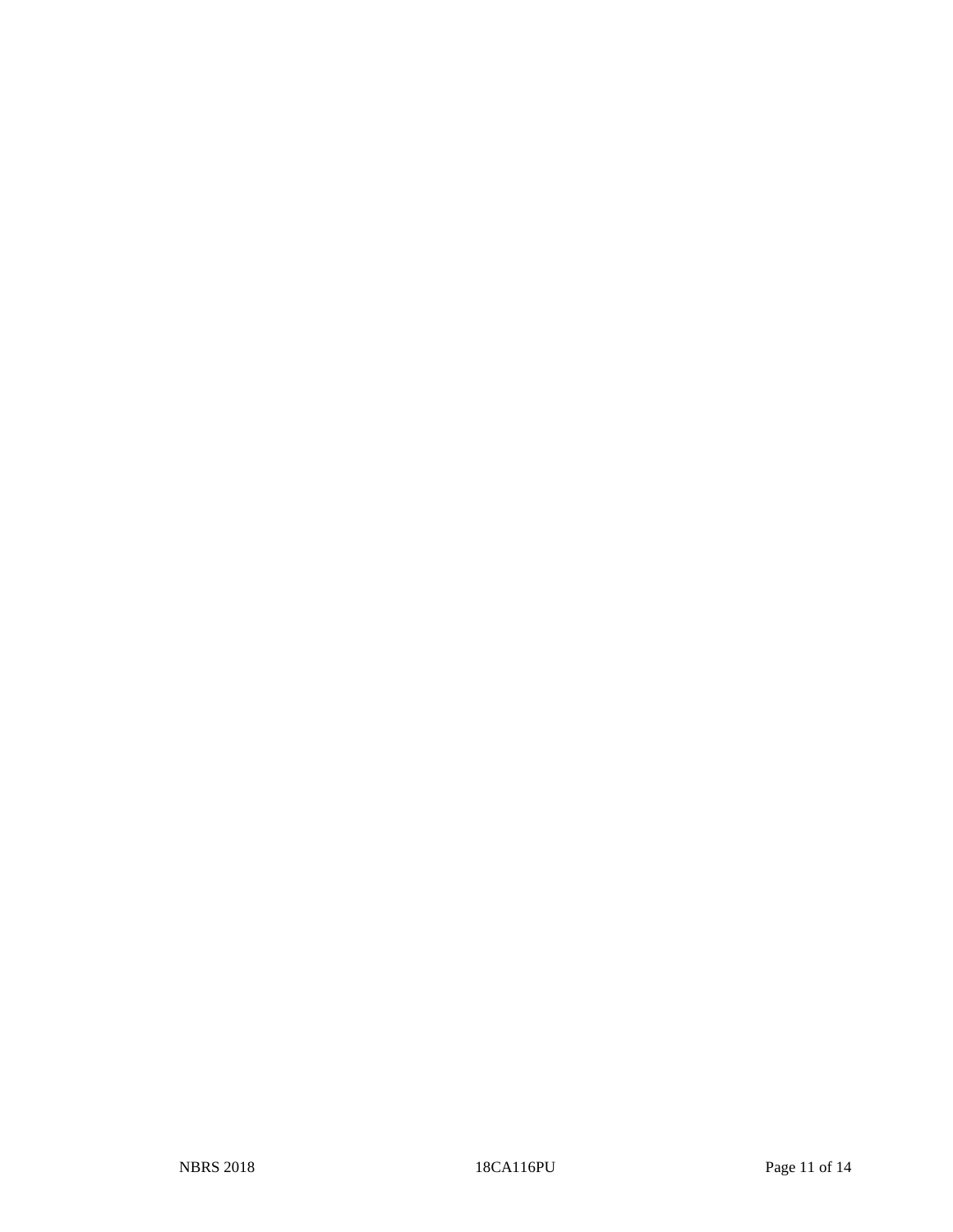### **1. School Climate/Culture:**

Miller has a collaborative and positive school climate. Teachers, staff, parents, and students share common purpose in their dedication to student achievement and a camaraderie of mutual trust.

A culture of tradition drives programs, but innovation is also welcome. Miller teachers engage alongside students in quarterly homeroom competitions and an annual staff dance video where silliness and enthusiasm bring the community together. It is common to hear staff and students echo a popular phrase, "It's a great day to be a Mustang," emphasizing a contagious spirit of school pride.

A positive behavioral approach to student management, as well as a progressive disciplinary system emphasize proactive strategies to maintain a peaceful campus. Schoolwide expectations to follow the Mustang Way: Be Responsible, Be Respectful, Be Caring reinforce our strengths based school culture.

Our positive school culture provides an environment where teacher appreciation and awards are valued practice, both formally and informally. Teachers participate in the development of school goals and initiatives, facilitate the advisory of student organizations, and receive recognition from their peers through a monthly award given at staff meetings.

#### **2. Engaging Families and Community:**

Parent participation, engagement, and support is a hallmark of the Cupertino Union School District. At Miller, parents are partners in education and offer a myriad of support including chaperoning field trips, coadvising clubs, supervising at dances, and organizing community celebrations.

The Miller Administration is also committed to providing parent education opportunities. By partnering with local professionals and organizations, education events are coordinated to support parents as they guide students through the developmental tasks of pre-adolescence.

Two parent organizations mobilize local support for the Miller educational program: The Parent and Teacher Association (PTA), and the Miller Community Educational Foundation (MCEF). The mission of the Miller PTA is to positively impact the lives of the children and families in the community by empowering them with information, education, programs, tools, and recognition. MCEF is a is a 501 (c) (3) public charitable organization that provides funding resources focusing on the elective program, technology support, and curriculum enrichment.

#### **3. Professional Development:**

Professional development focus areas are driven by student data, curriculum adoptions, and instructional initiatives. Professional development is, at times, personalized for the differentiated needs of teachers in their instructional practice, as well as the opportunity to deepen content knowledge.

In the past few years, all staff has participated in professional learning to enhance understanding of and best practices in support of English language learners. In addition, English language arts teachers have undergone extensive training to support the implementation of a writer's workshop model. These focus areas are based on student data as a comprehensive effort to enhance literacy and close achievement gaps.

Similarly, Math teachers have participated in a recent curriculum adoption, where student groups engage in mathematical discourse and problem solving around a core idea. Currently, science teachers engaged in aligning lesson plans to the NGSS framework.

In addition to professional development on site, our staff often collaborate with teachers from our partner middle schools in the Cupertino Union School District via content specific cadres and lab classrooms.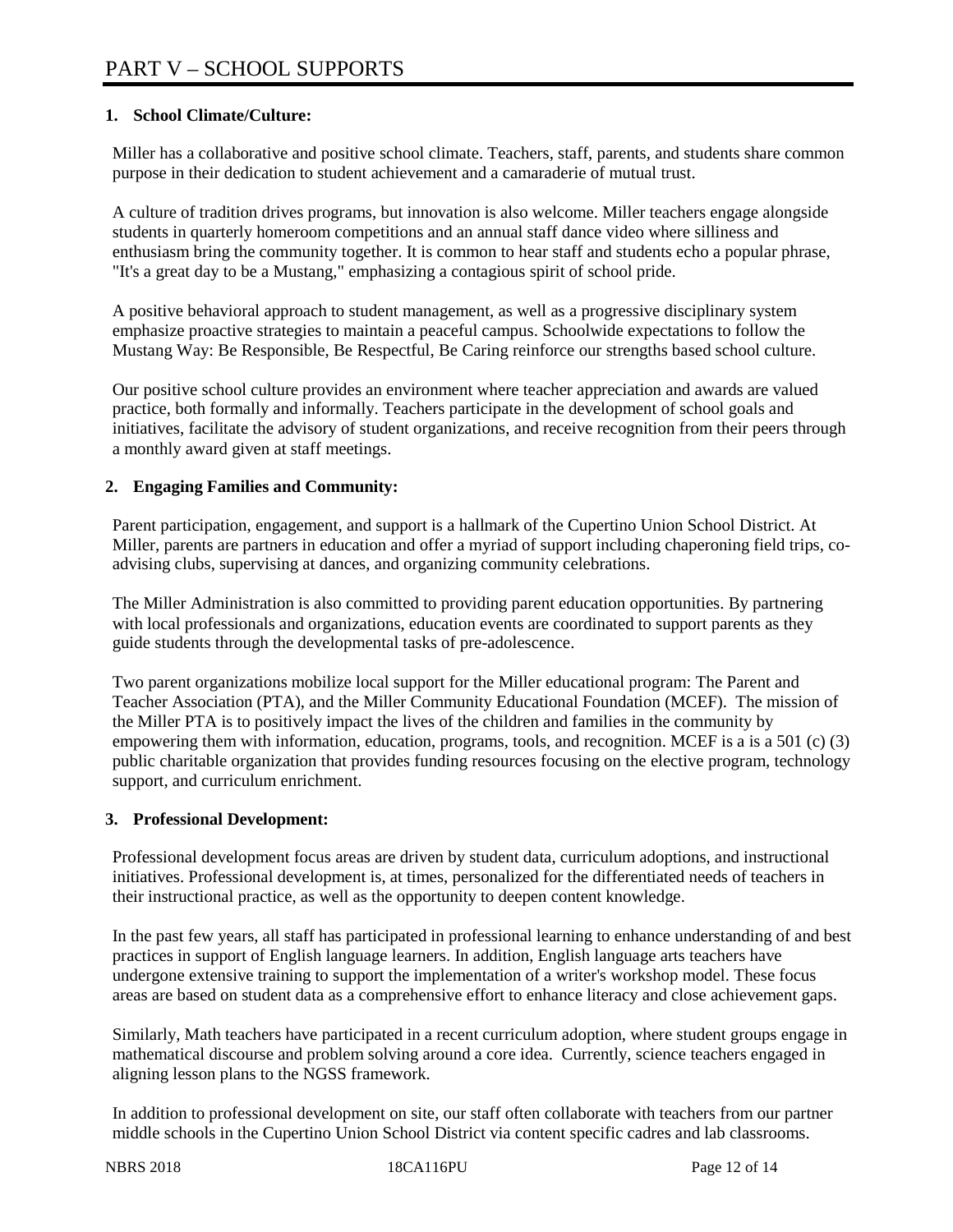#### **4. School Leadership:**

Miller Middle School's governing structure includes a multilayered system of shared leadership. The Principal and Assistant Principal are site level administrators who have the support and collaboration of Central Office Instruction, Facilities, Business, and Technology Departments. The Principal and Assistant Principal provide the structure and formalized settings to support the involvement of all stakeholders through committees, advisory councils, teacher leadership teams, and forum settings to gather input and feedback.

Student leadership opportunities are embedded within a leadership course, a bevy of student run clubs, and a formalized Student Government with representation from each homeroom in 6-8th grade. Miller Student Council members are project managers, implementing student activities, dances, and spirit events. Advisors guide student leaders through project planning and implementation as they manage school wide events. Students leaders also focus on the local and extended community, serving not only their peers at Miller, but also the neighboring elementary school and global charities.

Committee structures, such as the School Site Council and CLIP Curriculum Advisory Committee invite all stakeholders to have voice in decision making and programs. These committees are comprised of parents, teachers, site administrators and students. School Site Council functions as an oversight committee to discuss school goals, student data, budgets, and curricular decisions. Similarly, the CLIP Curriculum Advisory Committee seeks to enhance, refine, and maintain a high quality immersion program.